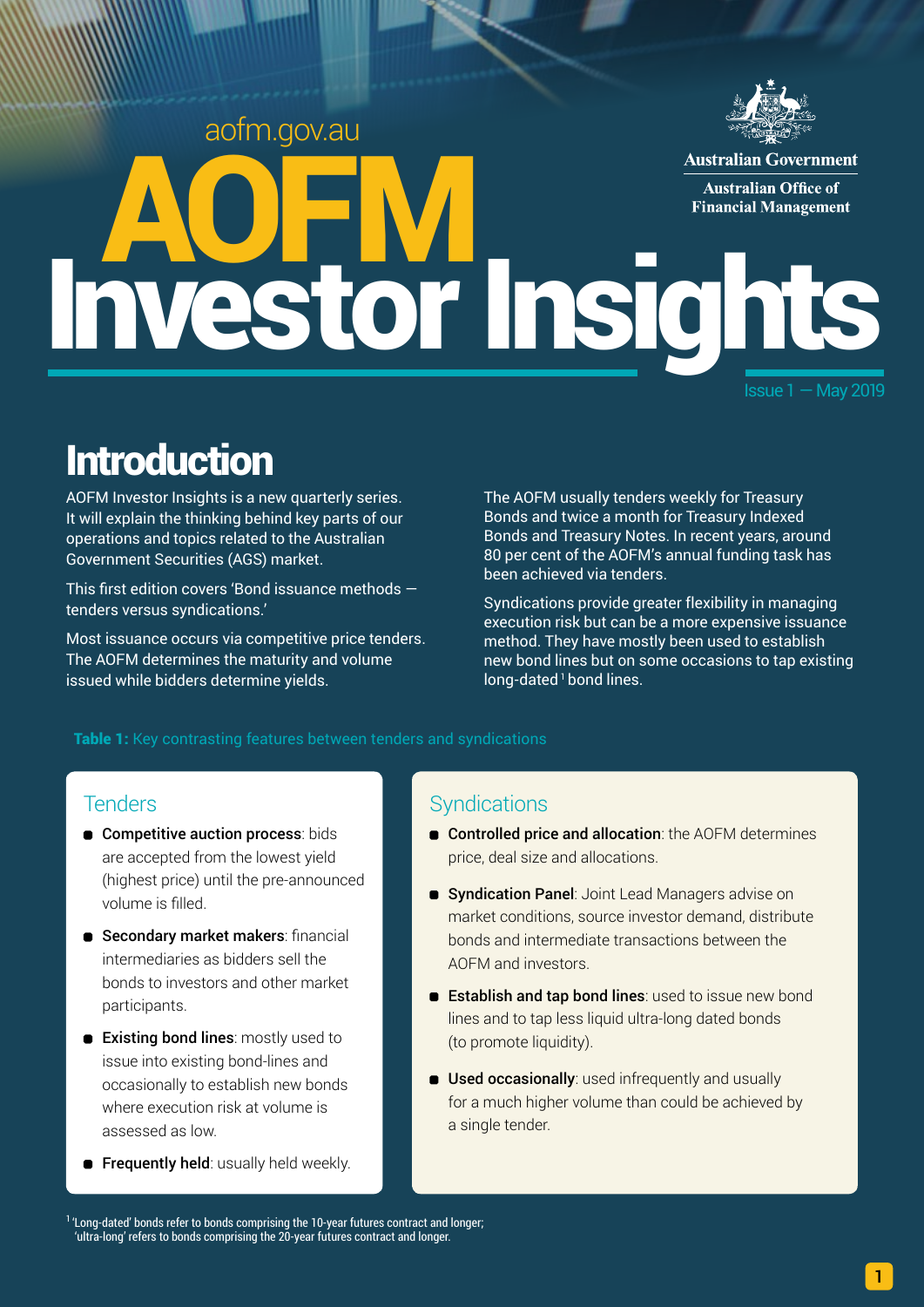# AOFM Investor Insights

## Benefits to the AOFM and the market of the respective issuance methode

The choice of issuance method takes into account the benefits, costs and potential risks of each method. Syndications are usually considered when:

- **Funding risk is high (a large annual issuance task).**
- Execution risk is high due to:
	- uncertain demand
	- pricing uncertainty (in the case of yield curve extensions)
	- market congestion (price makers are holding more bonds than they can sell)
	- heightened market volatility.

Below are some of the benefits we perceive to the AOFM and the market.

## **Tenders**

## Benefits to the AOFM

*Are an efficient and cost-effective way to raise funds*

- Results in a competitive, marketdetermined price.
- Direct issuance costs to the AOFM are minimised.
- Allows issuance into market demand.
- Simple, well understood process and transparent.

### *Provides regular market intelligence to the AOFM*

- Tender performance provides an indicator of market conditions (through the appetite and bidding behaviour of bidders).
- Takedown of bonds in tenders is a factor for bank inclusion on syndication panels.

## Benefits to the market

*Provides a regular supply of AGS and adds liquidity to the market*

- Transparent and predictable issuance.
- Provides issuance flexibility during heightened market volatility.
- Act as market liquidity events (including indirectly for other bonds on the curve).
- Allows market makers confidence to short frequently tendered bonds.
- Pricing reflects bidder assessments of market conditions and relative strength of intermediaries.
- Market demand updated to AOFM each week.

## **Syndications**

## Benefits to the AOFM

- Allows a higher volume of issuance in a single transaction with confidence around price.
- AOFM exercises market appropriate discretion over pricing, volume, and allocations. Volume builds early liquidity and is used to encourage post syndication performance.
- Reduces the risks attached to establishing a new bond for which there is no secondary market (for example, a curve extension).
- A 'window' to direct investor participation in AGS (enhancing the AOFM's understanding of the AGS market).
- Fees motivate banks to trade and promote AGS.
- Bonds go directly to investors which could overcome congestion risk when market conditions are strained.

## Benefits to the market

- Investors receive an allocation at a single known price or spread to a price reference (unlike tenders).
- Investors can pursue a substantial allocation to a new issue (often with a new issuance concession).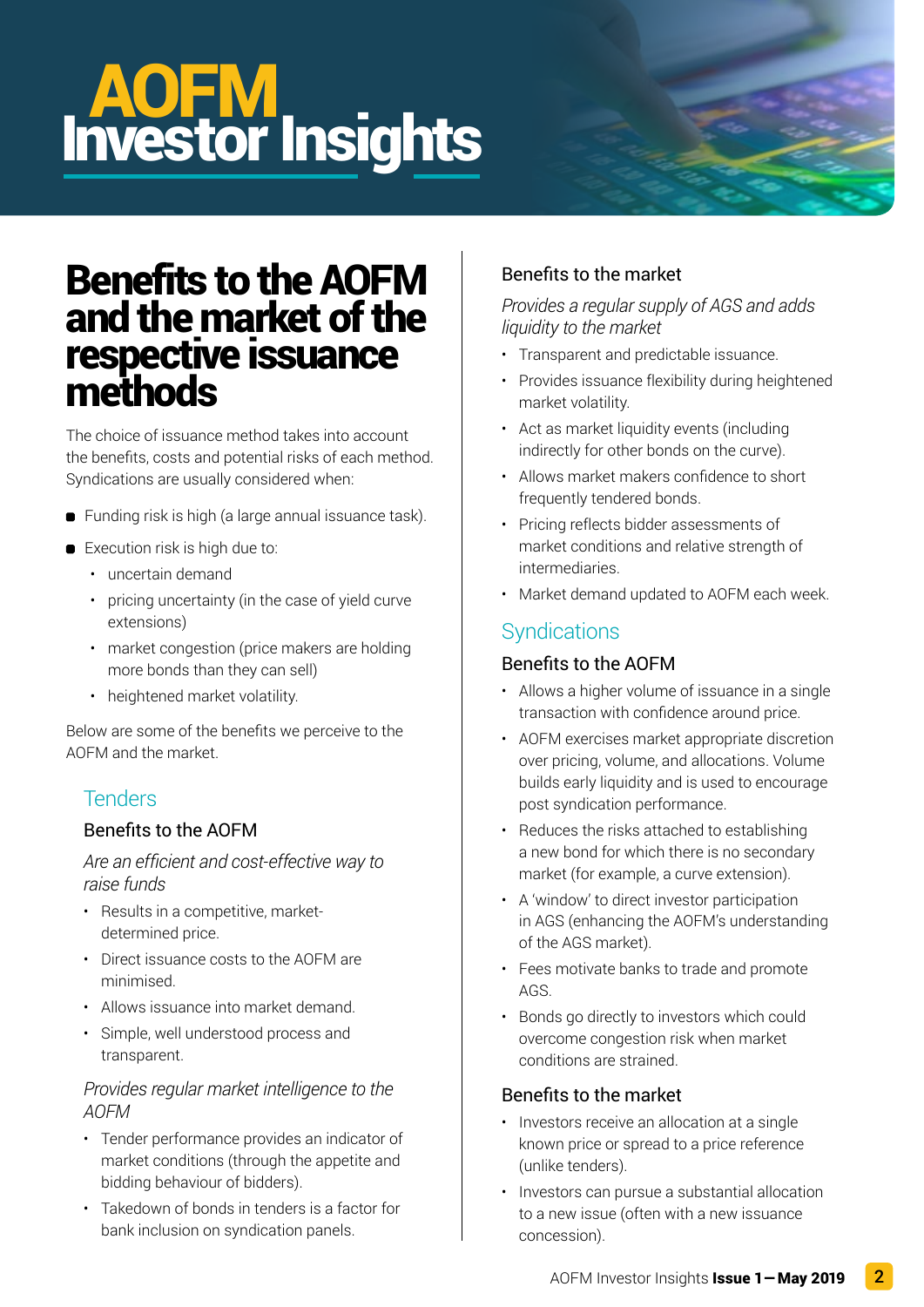# **AOFM**<br>Investor Insights

## Further considerations

The decision to use syndication is often more nuanced than it may appear and the AOFM's specific objectives when choosing between tender and syndication will vary according to market conditions, the overall size of the annual issuance task, where on the yield curve the transaction will take place, and the ability to build a new line quickly for liquidity purposes.

## Size of the funding task

Chart 1 shows the relationship between the AOFM's use of syndications and the overall size of the program. The highest proportion of syndicated issuance occurred in 2016-17 against a gross issuance program of \$103 billion. The next two largest issuance years also had high proportions of syndicated issuance.

#### Chart 1: Treasury Bond tenders and syndications since 2011-12



## Treasury Bond or Treasury Indexed Bond

The AOFM uses syndications for both. The differences between the Treasury Bond (TB) and Treasury Indexed Bond (TIB) markets are important when considering syndications. The latter is considerably smaller, has less depth and liquidity and a more concentrated investor base.

New TIB lines are typically launched via syndication with overall issuance by this method comprising a higher proportion than for TBs. Since 2009, all new TIB maturities bar one (November 2018) have been initially issued by syndication.

### Chart 2: Treasury Indexed Bond tenders and syndications since 2009-10



Syndication is an important tool for building lines where liquidity tends to be structurally lower (ultralong bonds). The lower liquidity in these bonds is generally a reflection of a narrower range of investor interest together with a greater tendency of investors to 'buy and hold'. Holding these bonds also requires intermediaries to carry more risk.

Therefore, tenders in ultra-long bonds are held less frequently and usually for a much lower volume. The balance between the use of tenders and small syndications in this part of the yield curve therefore remains a more active consideration by the AOFM.

## Lengthening the yield curve and long issuance bias

Since 2011, the AOFM has incrementally lengthened the yield curve from 12 to 30 years. Chart 3 highlights the extent to which syndications have been relied on to issue long-dated maturities.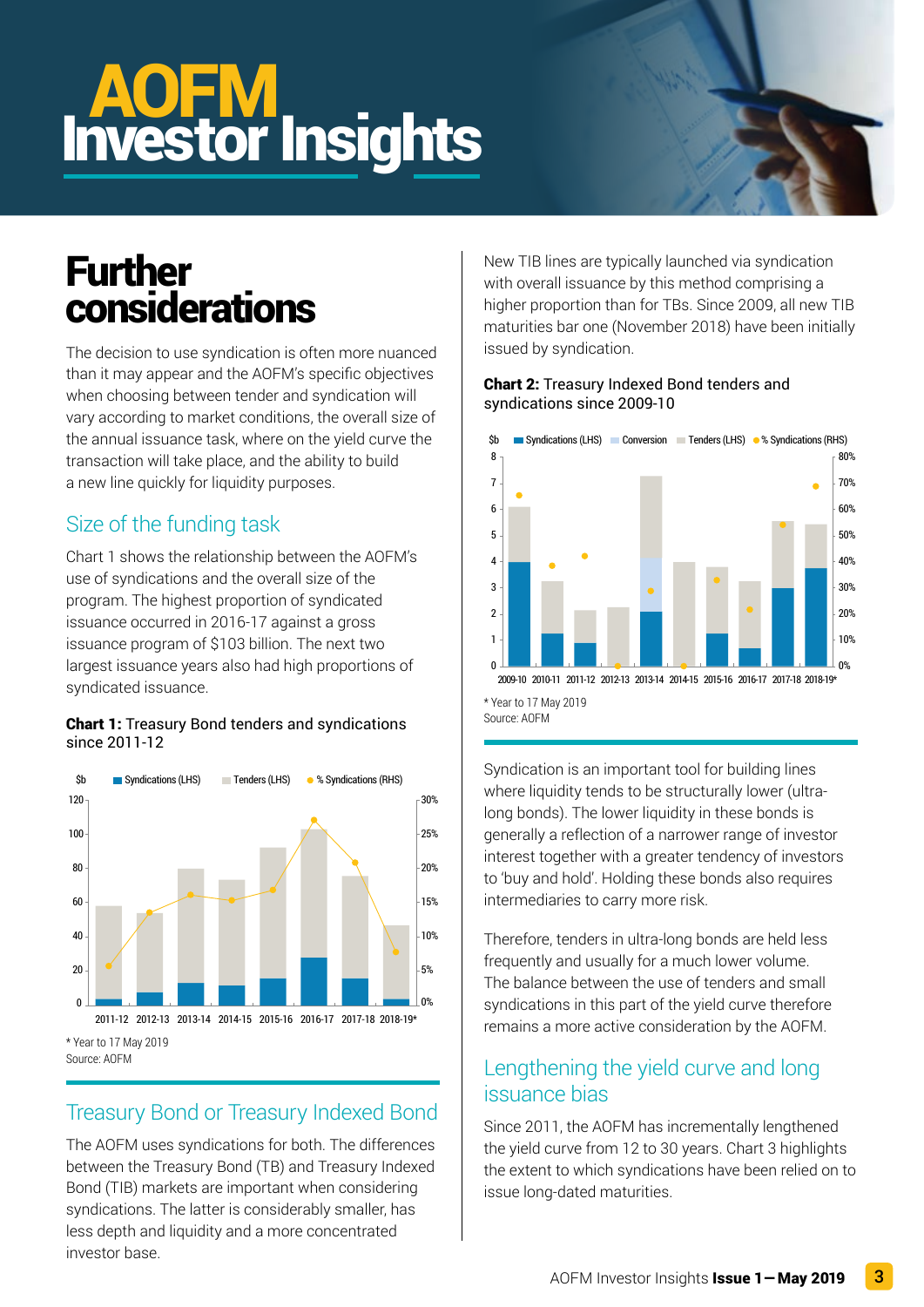# **AUFM**<br>Investor Insights

### Chart 3: Volume weighted tenor of issuance



All curve extensions have been launched via syndication because this reduced execution risk in a curve segment where investor demand was untested and facilitated earlier trading liquidity in new bond lines.

Chart 4 shows book and print size for nominal bond syndications since 2011. Over time syndications have become an effective and efficient issuance method, although the AOFM has remained mindful of the negative market impact from 'pushing too hard' on print volumes. The AOFM considers the type of maturity a syndication will have, whether it is a curve extension, infill bond or tap syndication. In each instance there is a judgement to be made about balancing investor appetite for new bond issuance, accelerating the annual issuance program while the opportunity presents, and performance of a new bond line ahead of it being tapped after syndication.



## Chart 4: Treasury Bond syndications, volume issued and book size

# Looking forward

While syndications have been a highly effective and efficient method for establishing new bond lines, achieving yield curve extensions and facilitating liquidity in ultra-long bond lines, competitive tenders will remain the focal point of the AOFM's issuance operations. Market conditions and the size of annual issuance tasks will be the most important factors underlying future consideration by the AOFM of using syndications. Regular issuance by tender remains the best way for the AOFM to support the market while meeting its commitment to achieve cost effective financing for Government on behalf of taxpayers over time.

However, operational decisions require informed judgement in circumstances for which syndications will be useful to the AOFM and the market and this will remain an active part of issuance planning.